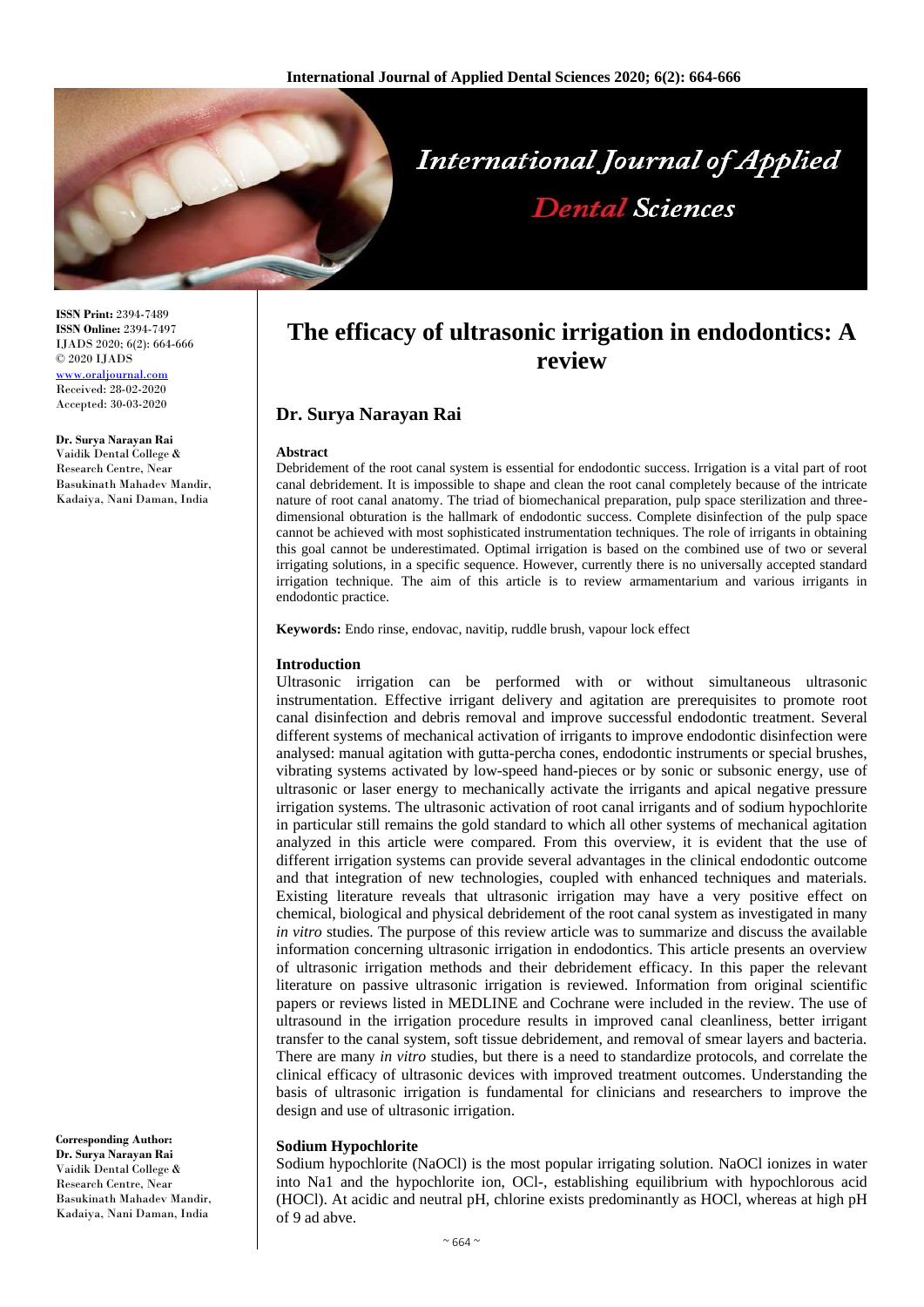Hypochlorous acid is responsible for the antibacterial activity; the OCl- ion is less effective than the undissolved HOCl. Hypochloric acid disrupts several vital functions of the microbial cell, resulting in cell death (Barrette *et al.,* 1989; McKenna and Davies, 1988)<sup>[3]</sup>. Hypochlorite preparations are sporicidal and virucidal and show far greater tissue dissolving effects on necrotic than on vital tissues. These features prompted the use of aqueous sodium hypochlorite in endodontics as the main irrigant as early as 1920.

There has been much controversy over the concentration of hypochlorite solutions to be used in endodontics. The antibacterial effectiveness and tissue dissolution capacity of aqueous hypochlorite is a function of its concentration, and so is its toxicity (Zehnder, 2006)  $[6]$ . It appears that the majority of American practitioners use ―full strength‖ 5.25% sodium hypochlorite as it is sold in the form of house hold bleach leading to several adverse reactions like irritation and decrease in flexural strength of dentin. Also decrease in microbiota was also not significantly altered with this high concentration. It must be realized that during irrigation, fresh hypochlorite consistently reaches the canal system, and concentration of the solution may thus not play a decisive role (Zehnder,  $2006$ ) <sup>[6]</sup>. One of the methods to improve the efficacy of sodium hypochlorite was to use heated solution. This improves their immediate tissue-dissolution capacity. Furthermore, heated hypochlorite solutions remove organic debris from dentin shavings more efficiently than unheated counterparts. The weaknesses of NaOCl include the unpleasant taste, toxicity, and its inability to remove the smear layer by itself, as it dissolves only organic material. The limited antimicrobial effectiveness of NaOCl *in vivo* is also disappointing. The poorer *in vivo* performance compared with *in vitro* is probably caused by problems in penetration to the most peripheral parts of the root-canal system such as fins, anastomoses, apical canal, lateral canals, and dentin canals. Also, the presence of inactivating substances such as exudate from the periapical area, pulp tissue, dentin collagen, and microbial biomass counteract the effectiveness of NaOCl (Haapasalo *et al.,* 2000) [7]. Recently, it has been shown by *in vitro* studies that long-term exposure of dentin to a high concentration sodium hypochlorite can have a detrimental effect on dentin elasticity and flexural strength (Although there are no clinical data on this phenomenon, it raises the question of whether hypochlorite in some situations may increase the risk of vertical root fracture. In summary, sodium hypochlorite is the most important irrigating solution and the only one capable of dissolving organic tissue, including biofilm and the organic part of thesmear layer. It should be used throughout the instrumentation phase. However, use of hypochlorite as the final rinse following EDTA rapidly produces severe erosion of the canal-wall dentin and should probably be avoided (Niu et al., 2002)<sup>[10]</sup>.

### **Chlorhexidine**

Chlorhexidine was developed in the late 1940s in the research laboratories of Imperial Chemical Industries Ltd. (Macclesfield, England). The original salts were chlorhexidine acetate and hydrochloride, both of which are relatively poorly soluble in water. Hence, they have been replaced by chlorhexidine digluconate. Chlorhexidine is a potent antiseptic, which is widely used for chemical plaque control in the oral cavity. Aqueous solutions of 0.1 to 0.2% are recommended for that purpose, while 2% is the concentration of root canal irrigating solutions usually found in the endodontic literature. It is commonly held that

chlorhexidine would be less caustic than sodium hypochlorite. However, that is not necessarily the case. A 2% chlorhexidine solution is irritating to the skin. As with sodium hypochlorite, heating a chlorhexidine irrigant of lesser concentration could increase its local efficacy in the root canal system while keeping the systemic toxicity low. Despite its usefulness as a final irrigant, chlorhexidine cannot be advocated as the main irrigant in standard endodontic cases, because (a) chlorhexidine is unable to dissolve necrotic tissue remnants, and (b) chlorhexidine is less effective on Gram-negative than on Gram-positive bacteria.

### **EDTA**

Although sodium hypochlorite appears to be the most desirable single endodontic irrigant, it cannot dissolve inorganic dentin particles and thus prevent the formation of a smear layer during instrumentation (). Demineralizing agents such as ethylenediamine tetraacetic acid (EDTA) and citric acid have therefore been recommended as adjuvants in root canal therapy These are highly biocompatible and are commonly used in personal care products. Although citric acid appears to be slightly more potent at similar concentration than EDTA, both agents show high efficiency in removing the smear layer (Zehnder, 2006)  $^{[6]}$ . In addition to their cleaning ability, chelators may detach biofilms adhering to root canal walls. An alternating irrigating regimen of NaOCl and EDTA may be more efficient in reducing bacterial loads in root canal systems than NaOCl alone (Zehnder, 2006) [6]. Antiseptics such as quaternary ammonium compounds (EDTAC) or tetracycline antibiotics (MTAD) have been added to EDTA and citric acid irrigants, respectively, to increase their antimicrobial capacity. The clinical value of this, however, is questionable. Generally speaking, the use of antibiotics instead of biocides such as hypochlorite or chlorhexidine appears unwarranted, as the former were developed for systemic use rather than local wound debridement and have a far narrower spectrum than the latter. Both citric acid and EDTA immediately reduce the available chlorine in solution, rendering the sodium hypochlorite irrigant ineffective on bacteria and necrotic tissue.

Hence, citric acid or EDTA should never be mixed with sodium hypochlorite (Zehnder, 2006)<sup>[6]</sup>.

### **Need for newer root canal irrigants**

All the irrigation solutions at our disposable have their share of limitations and the search for an ideal root canal irrigant continues with the development of newer materials and methods. Newer root canal irrigants in the horizon are as follows: (1) MTAD, (2) Electrochemically activated solutions, (3) Photon-activated disinfection, (4) Herbal irrigants. The article reviews the advantages and shortcomings of these newer irrigating agents and their potential role in endodontic irrigation in near future.

### **MTAD**

Bio Pure MTAD (Dentsply, Tulsa, OK) is a mixture of a tetracycline isomer, an acetic acid, and Tween 80 detergent (MTAD)—was designed to be used as a final root canal rinse before obturation (Torabinejad *et al.*, 2003)<sup>[11]</sup>. Tetracycline has many unique properties of low pH and thus can act as a calcium chelator and cause enamel and root surface demineralization (Grande et al). Its surface demineralization of dentin is comparable to that seen using citric acid (Grande *et al*). In addition, it has been shown that it is a substantive medication (becomes absorbed and gradually released from